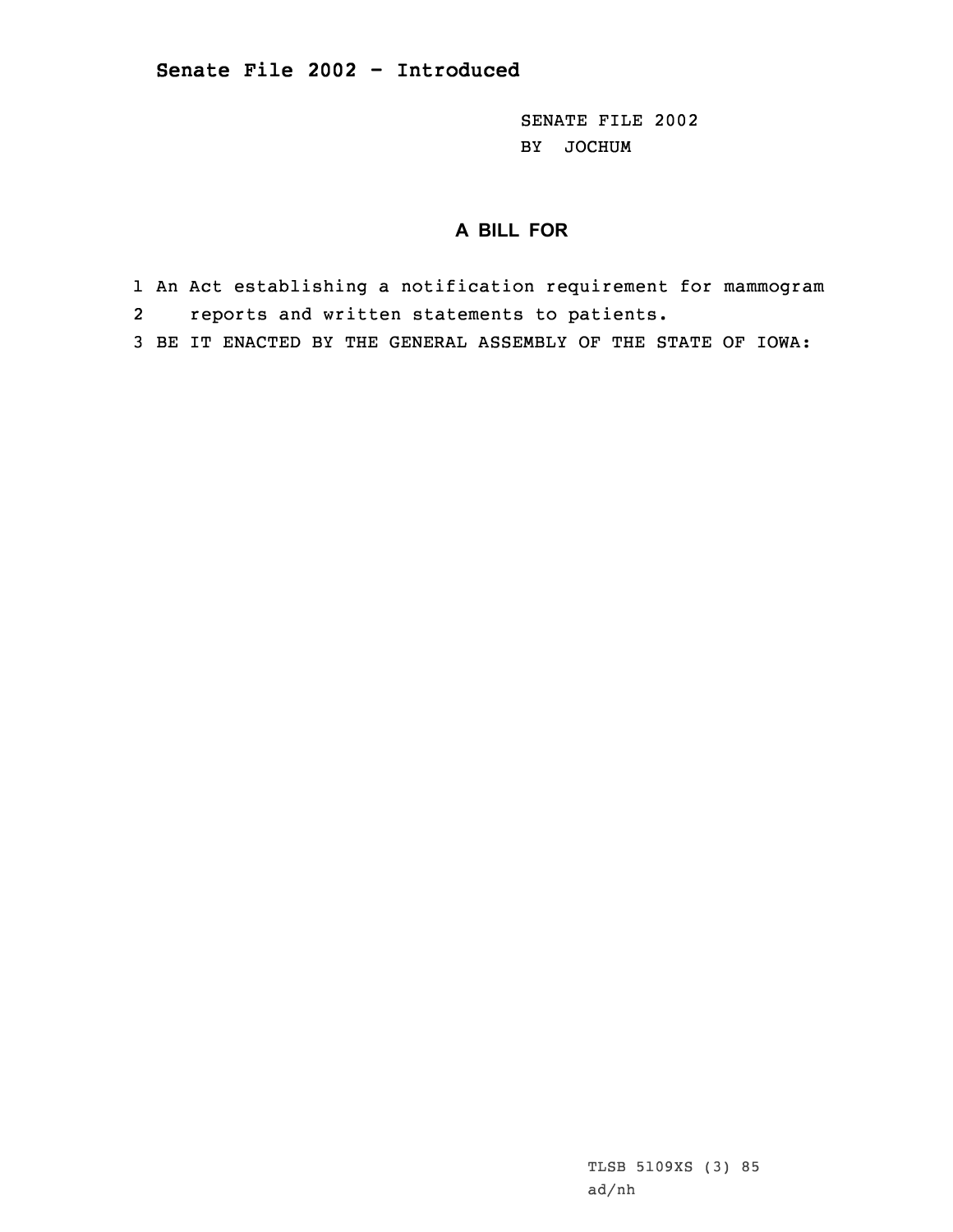1 Section 1. Section 136C.3, subsection 10, Code 2014, is 2 amended to read as follows:

 10. *a.* Adopt rules specifying the minimum training and performance standards for an individual using <sup>a</sup> radiation machine for mammography, and other rules necessary to implement section 136C.15. The rules shall complement federal requirements applicable to similar radiation machinery and shall not be less stringent than those federal requirements. *b.* (1) Adopt rules to require that, by January 1, 2015, <sup>a</sup> facility where mammography services are performed shall include information on breast density in mammogram reports sent to referring physicians and written statements sent to patients pursuant to regulations implementing the federal Mammography Quality Standards Act of 1992, Pub. L. No. 102-539, as amended. <sup>A</sup> written statement sent to <sup>a</sup> patient who has dense breast tissue, as determined by the interpreting physician based on standards as defined in nationally recognized guidelines or systems for breast imaging reporting of mammography screening, including the breast imaging reporting and data system of the American college of radiology, shall contain the following language: 22 Your mammogram demonstrates that you may have dense breast tissue. Dense breast tissue is very common and is not abnormal. However, dense breast tissue can make it more difficult to find cancer on <sup>a</sup> mammogram. <sup>A</sup> report of your mammography results, which contains information about your breast density, has been sent to your referring physician's office, and you should contact your physician if you have any questions or concerns about this report. (2) Nothing in this paragraph *"b"* shall be construed to create or impose liability on <sup>a</sup> facility where mammography services are performed beyond the duty to provide the information set forth in this paragraph *"b"*. (3) Nothing in this paragraph *"b"* shall be deemed to require

35 <sup>a</sup> notice or the provision of information that is inconsistent

LSB 5109XS (3) 85